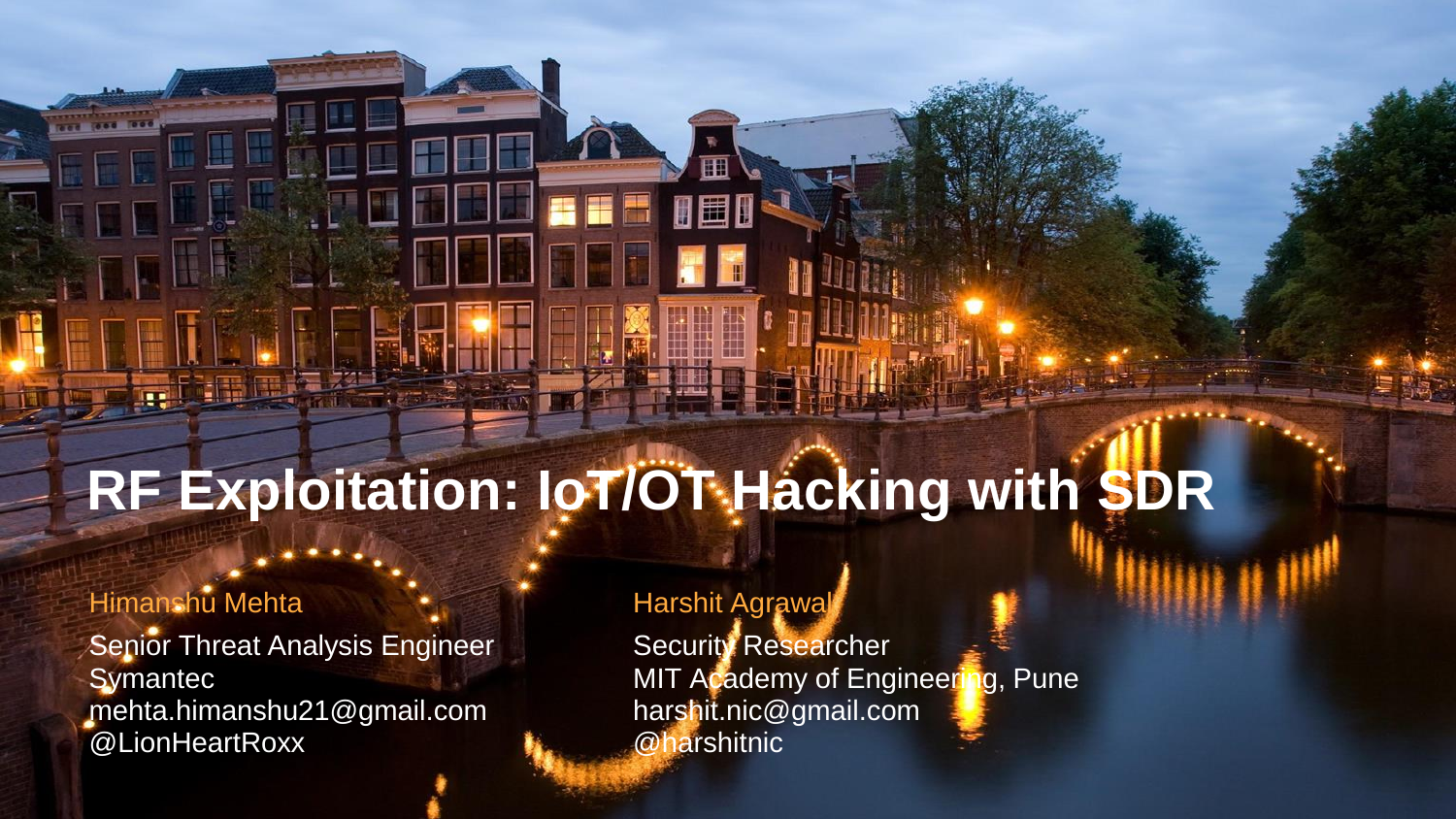# Agenda

►

- Evolving radio technology landscape
- Security applications of Software Defined Radio
- What makes securing RF communications unique
- Top wireless Vulnerabilities
- Privacy, Rules and Regulations for RF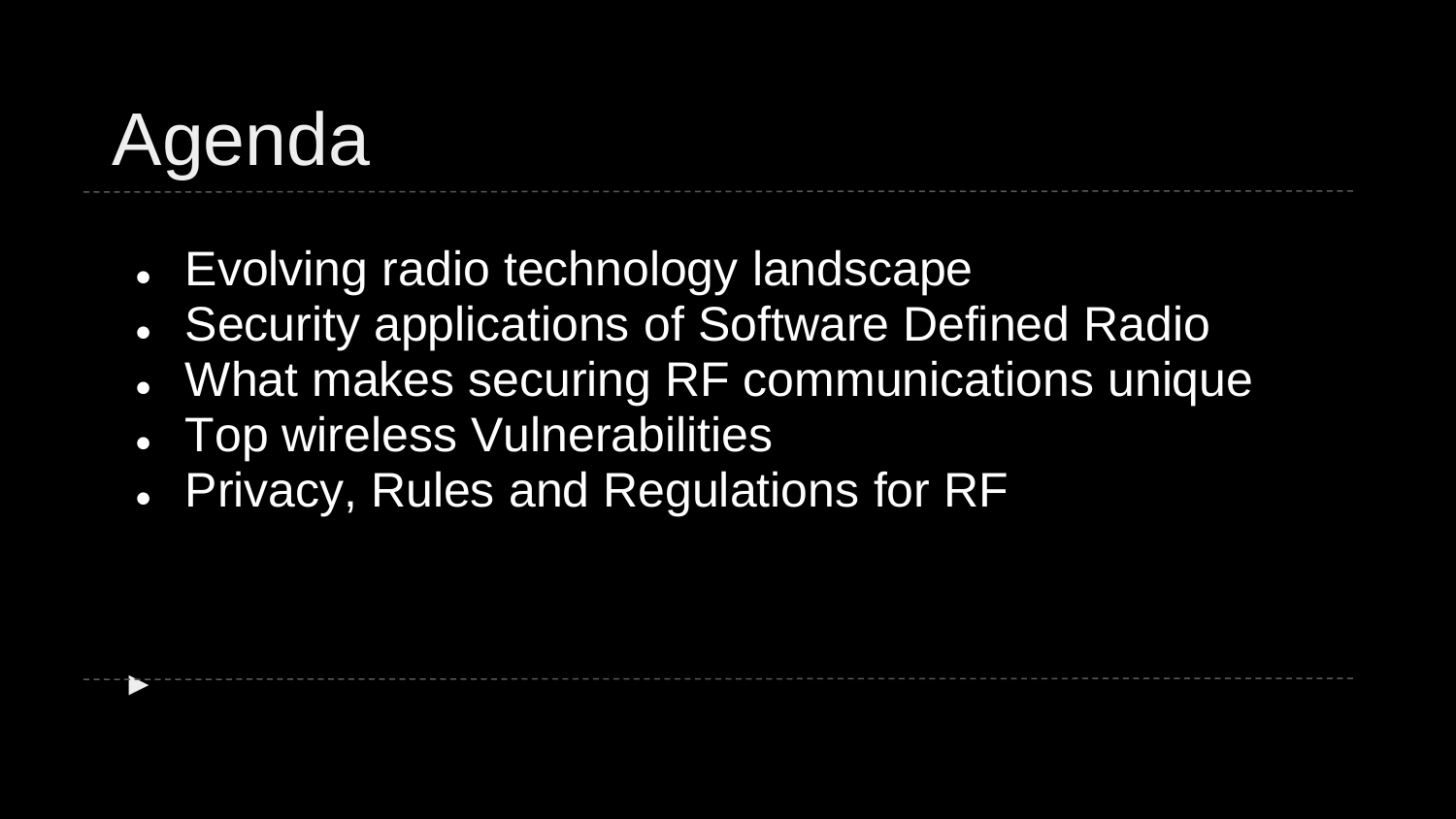# IoT:

►

- This statistic shows the number of connected devices (Internet of Things; IoT) worldwide from 2015 to 2025.
- By 2020, the installed base of Internet of Things devices is forecasted to grow to almost 31 billion worldwide.

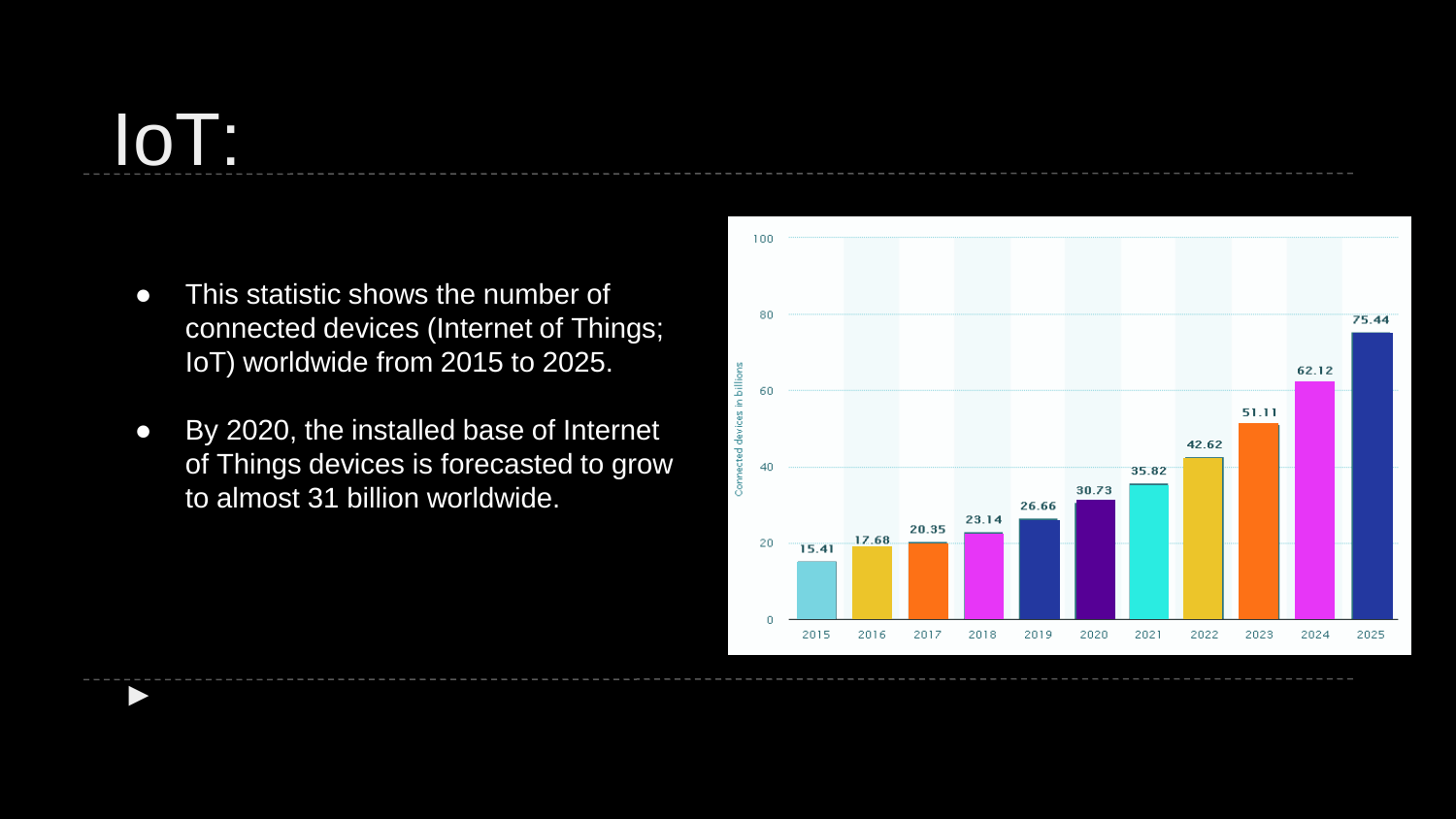#### Evolving IoT/OT landscape:

The combined markets of the Internet of Things (IoT) will grow to about \$520B in 2021.

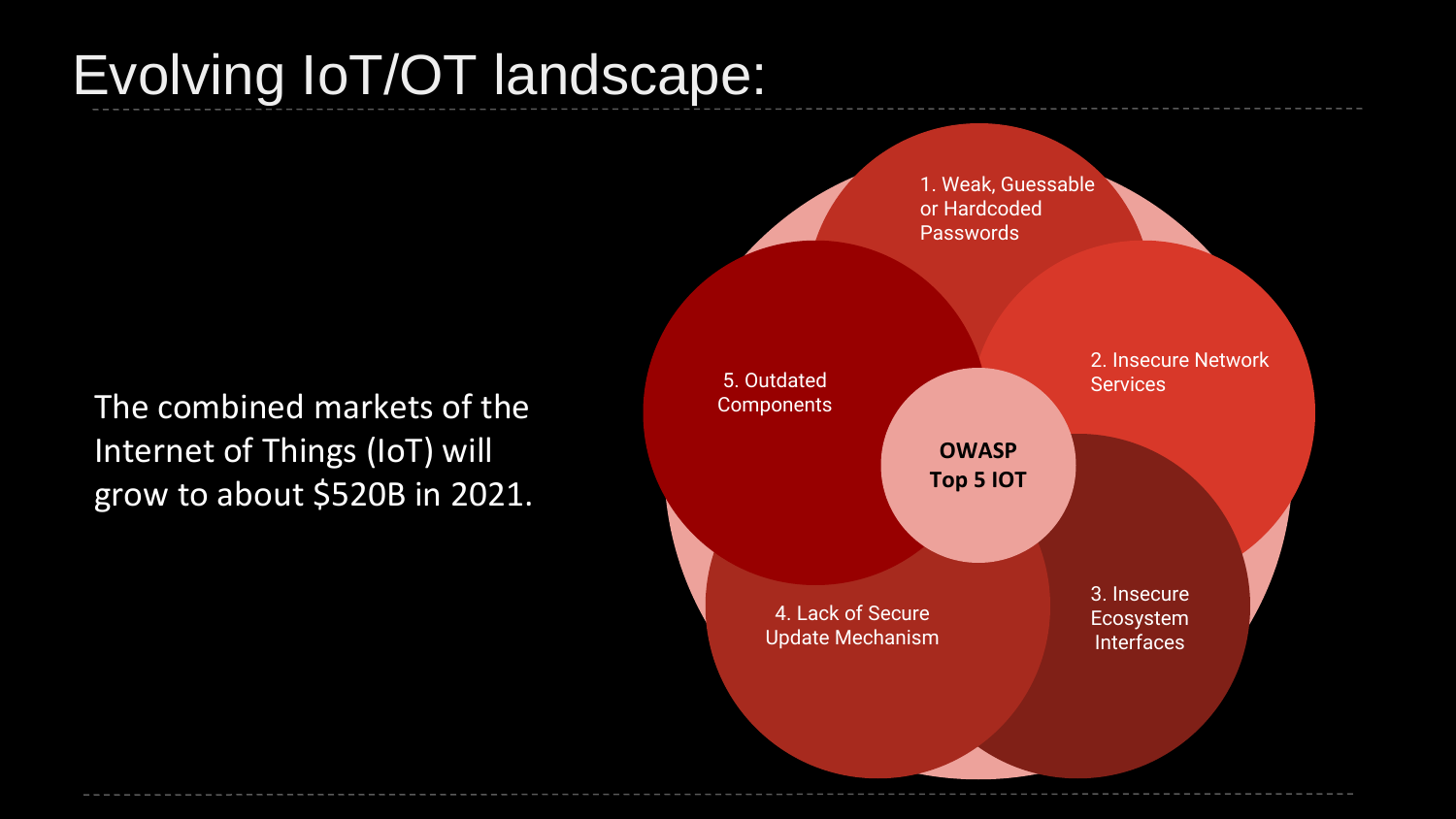#### Internet of things threat model

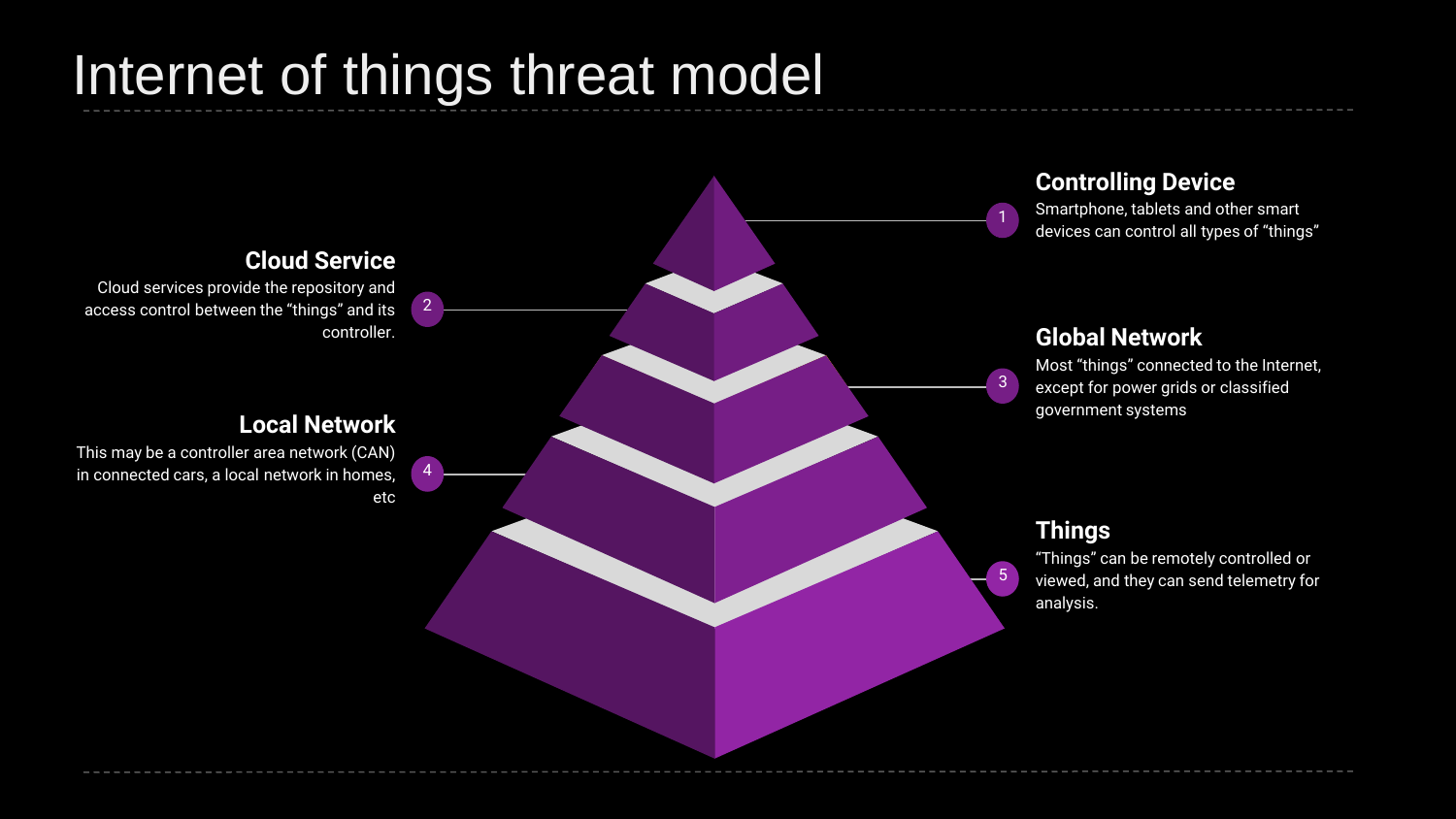#### Inside the radio wave spectrum?

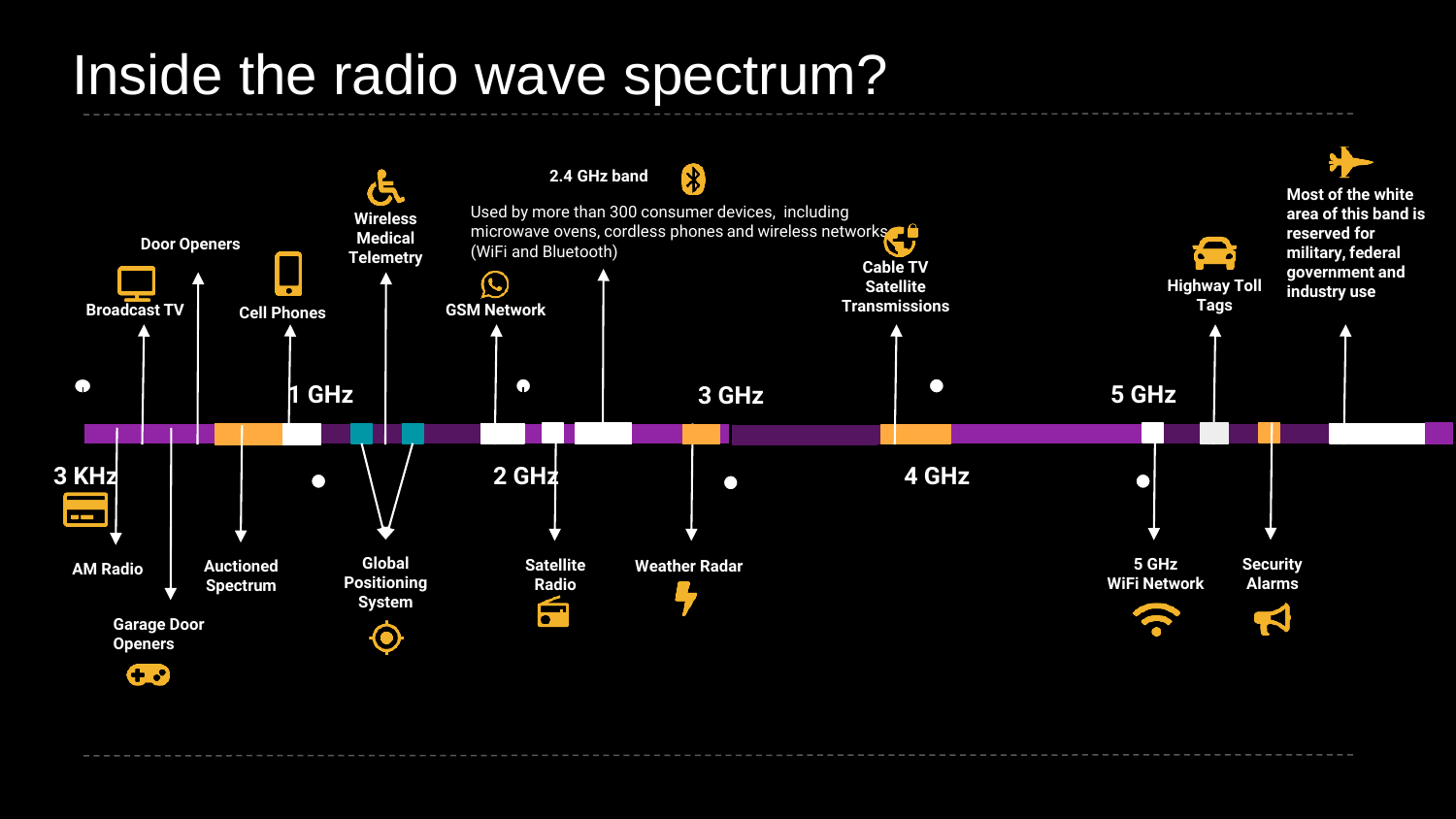#### Why Focus on RF Security?

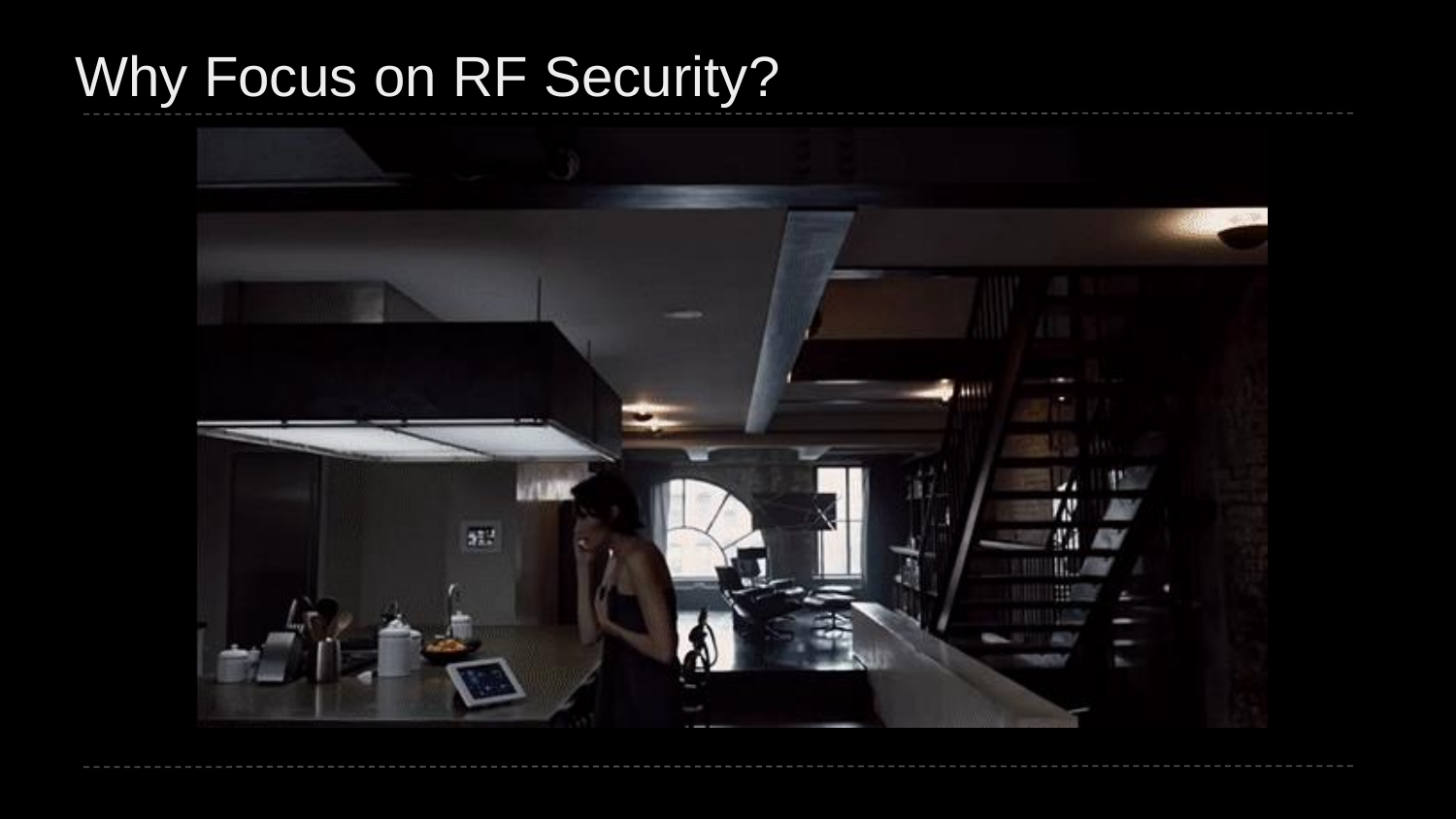## So what is SDR?

- Using Software to replace most of Hardware for implementation of Radio **Networking**
- Shuttles RF I/Q samples to DSP or host
- Captures raw radio spectrum

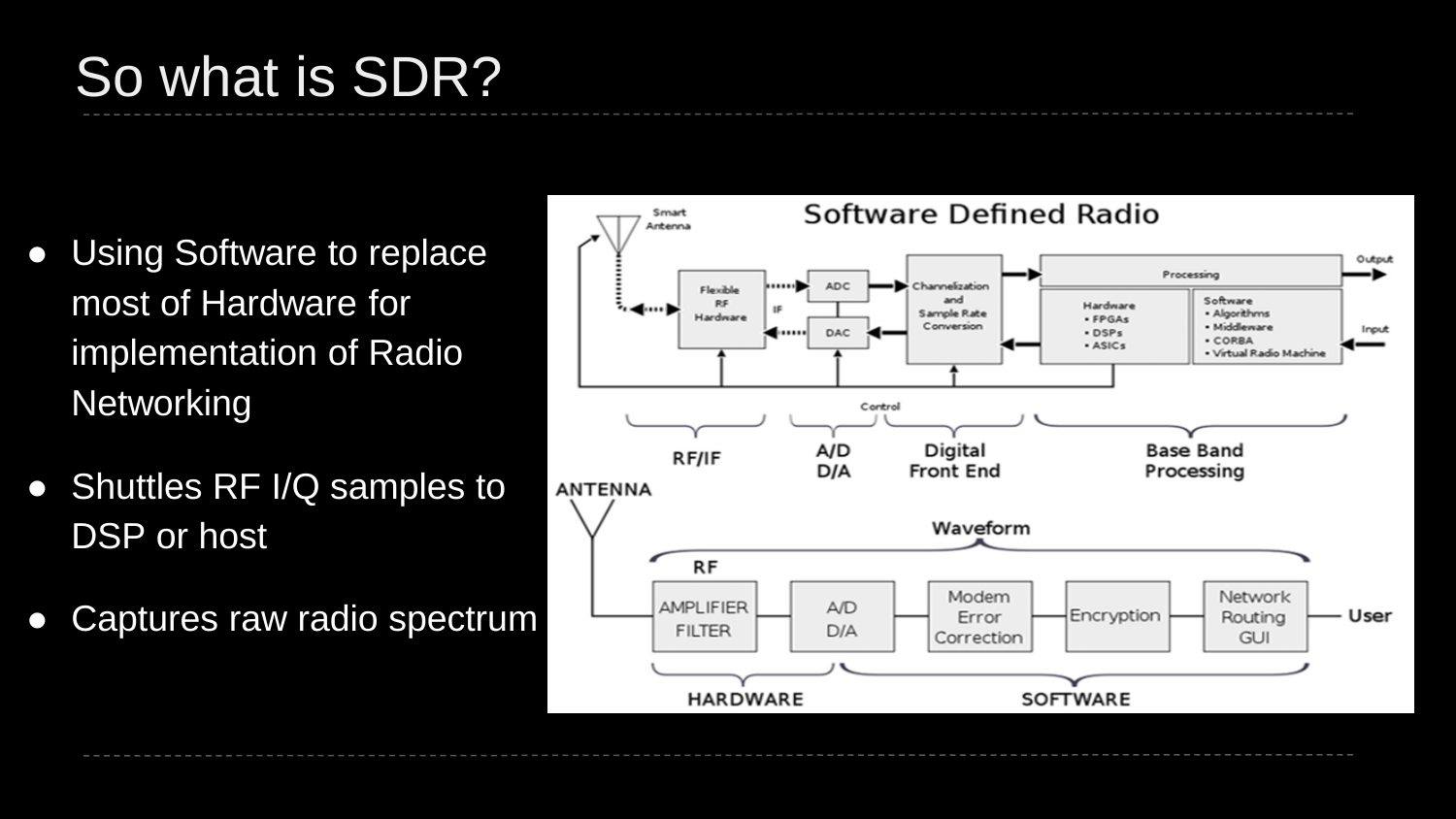#### Hardwares and Softwares:











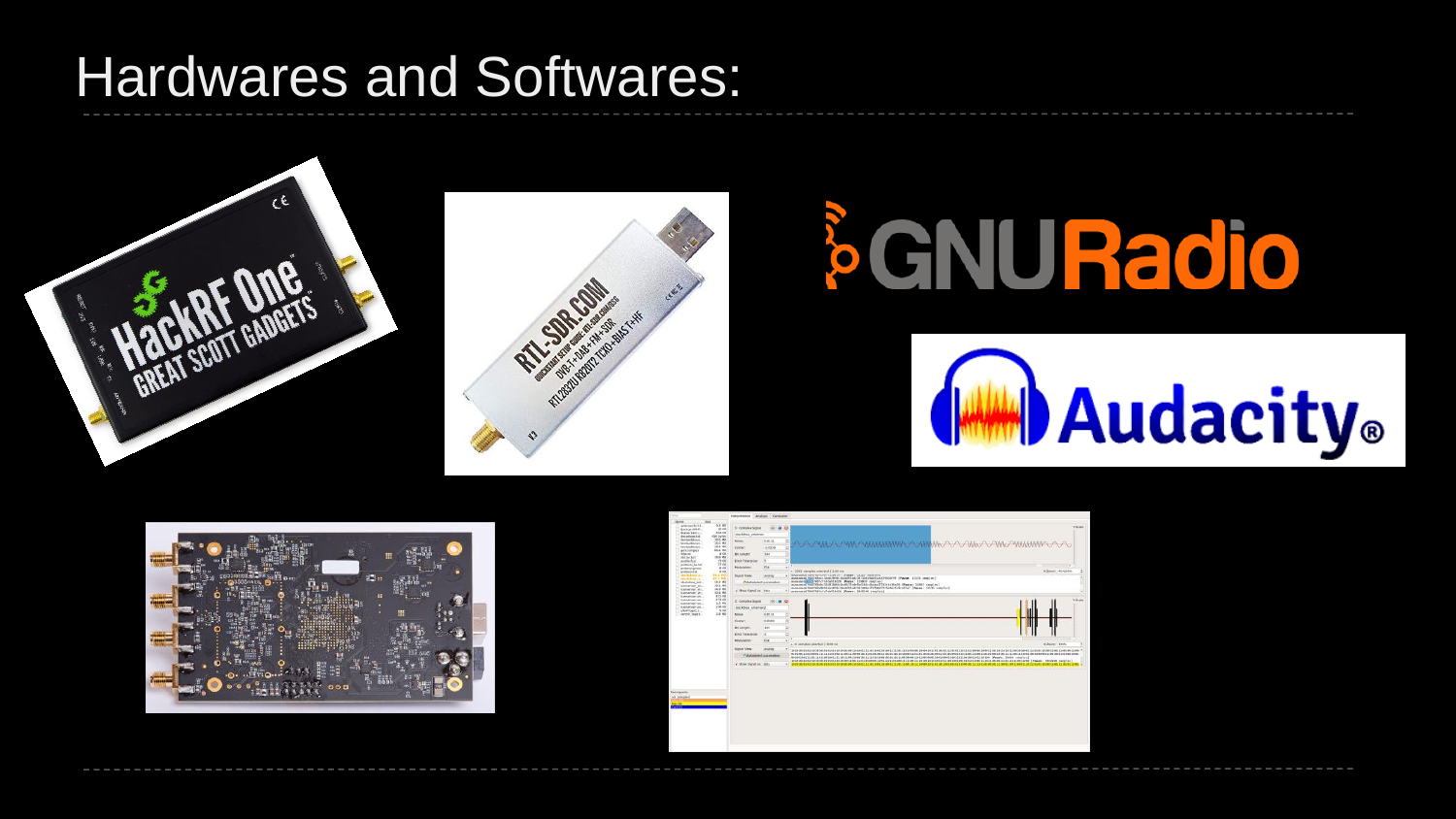#### Initial Profiling of our device

- What does our device do in normal operation?
- How do they connect?
- Determining the frequency?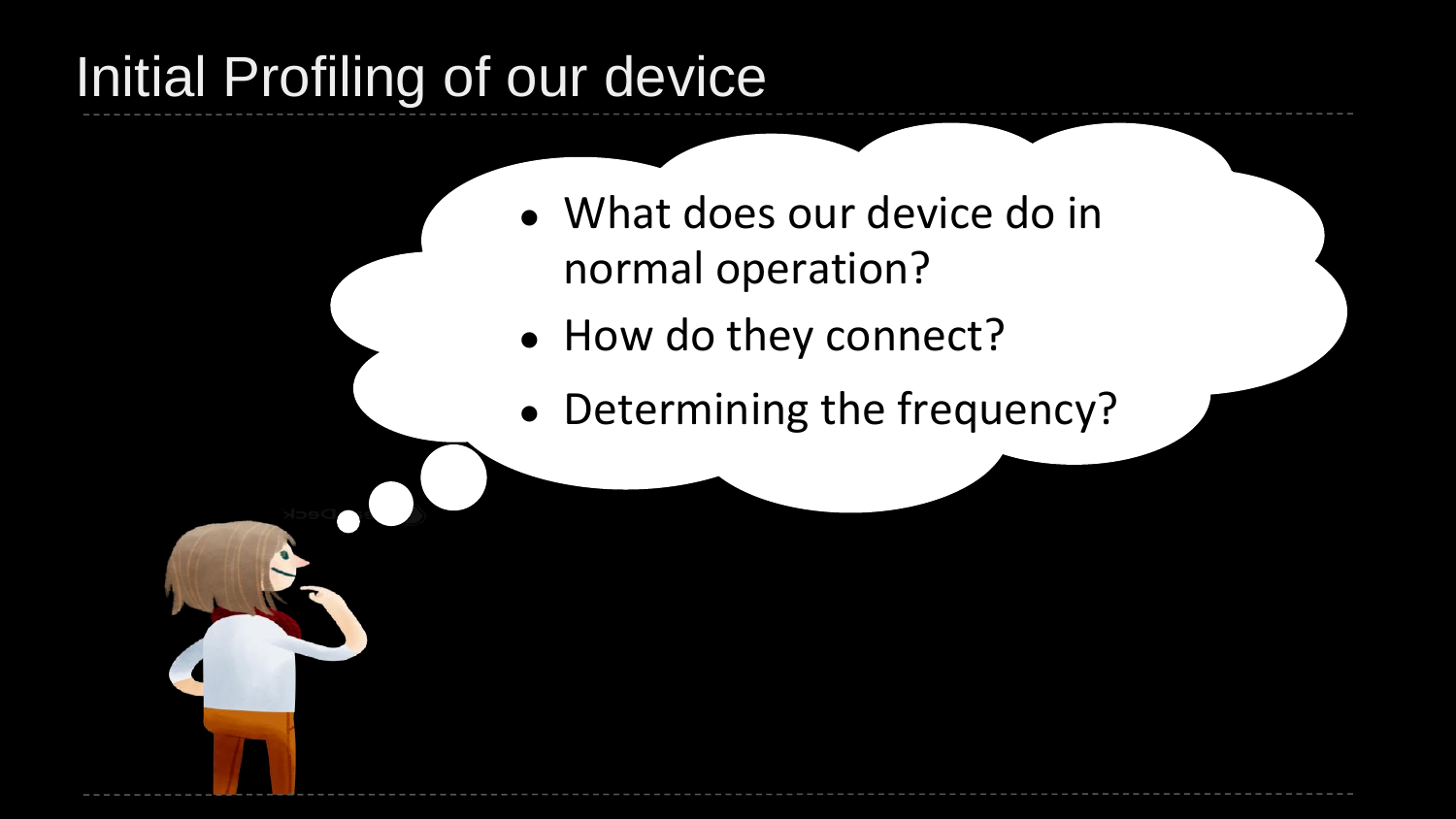#### Phases of RF Attacks:

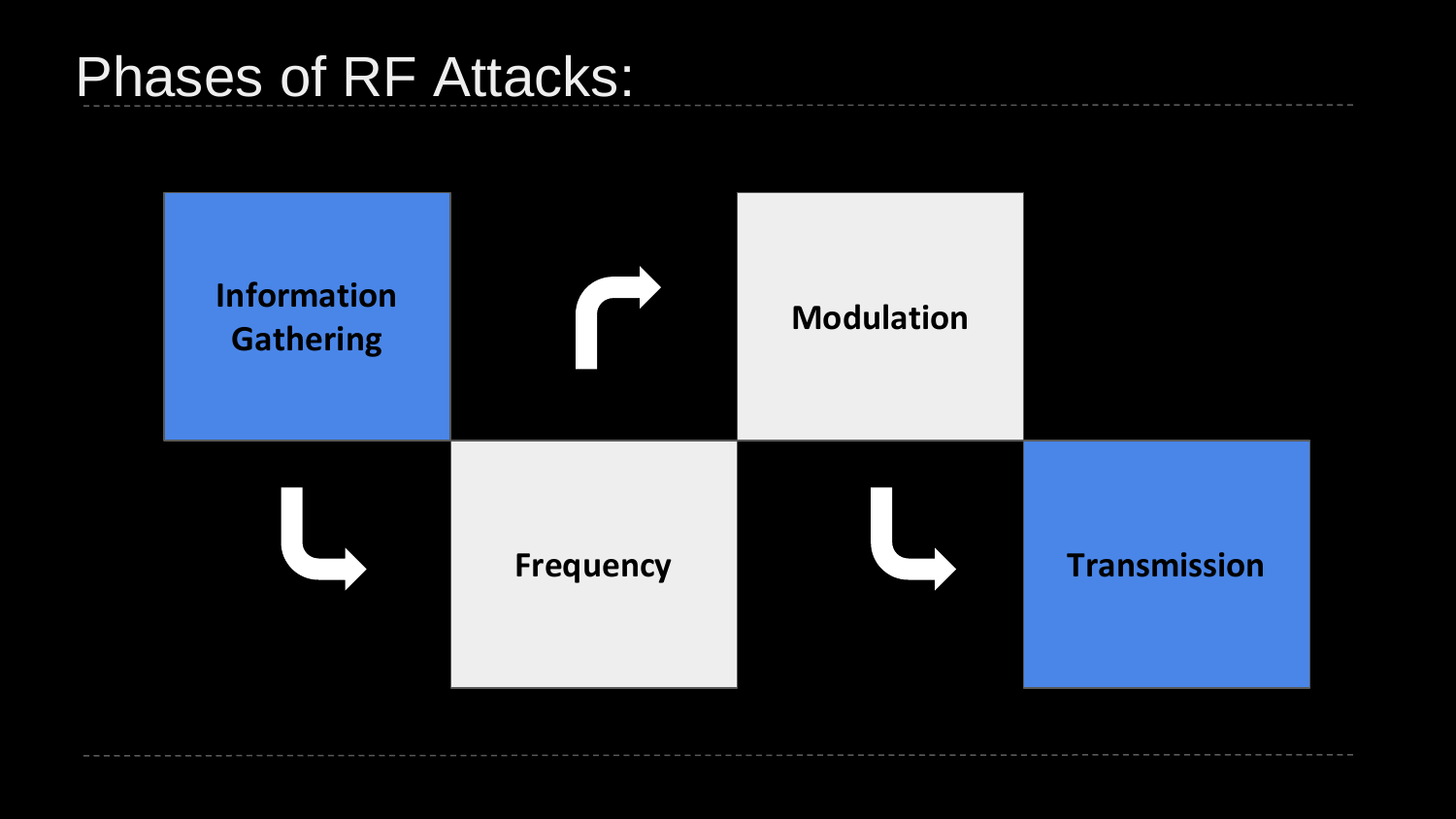## IoT Components in Aviation

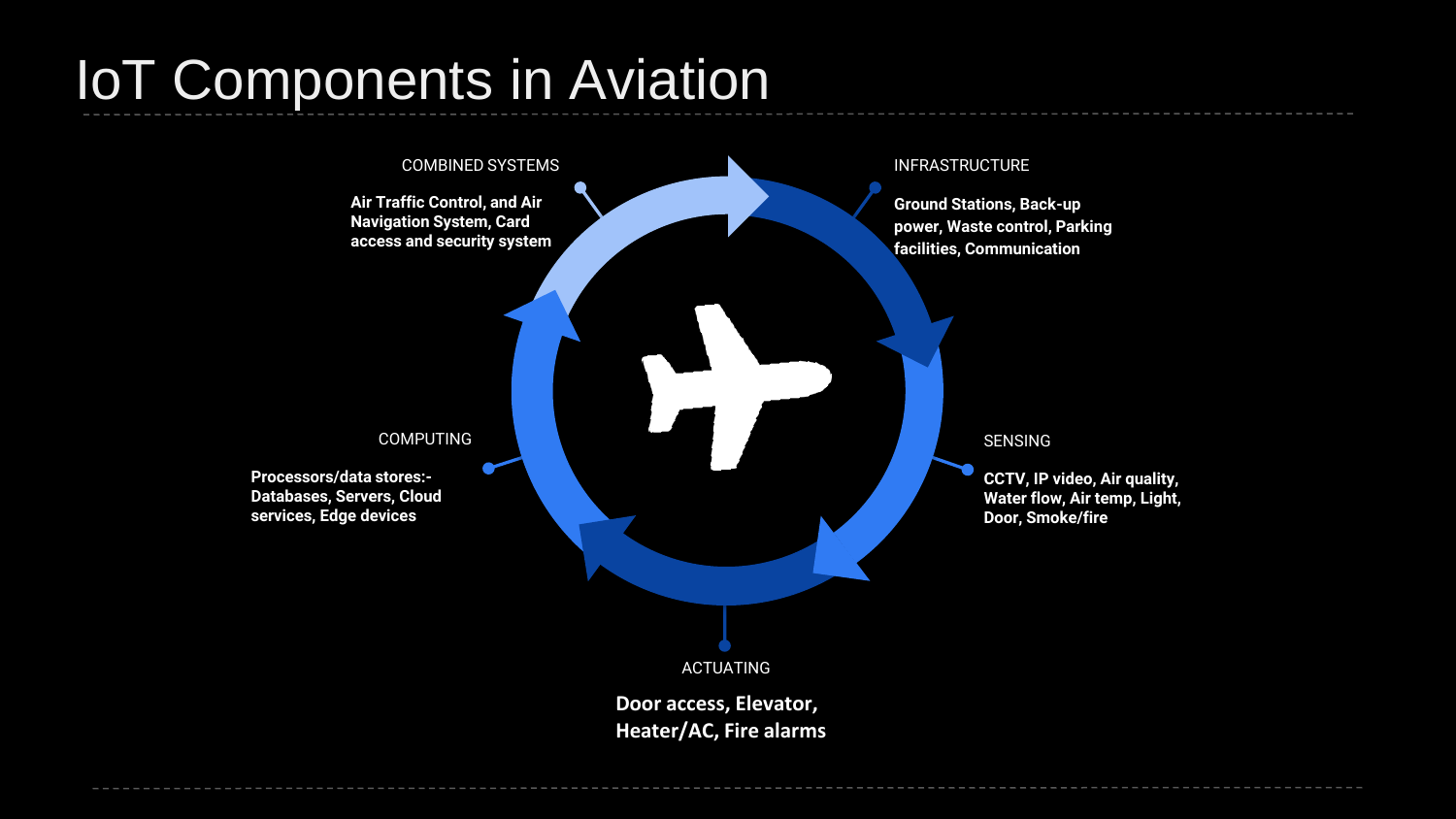

(Advantage)

Zero knowledge

Replay Attack

● Effective even if the message is encrypted

(Disadvantages

- Cannot create a valid message from scratch
- Cannot "play" with messages many times you'd like to modify a message based on the original one
- Tamper with ID and Command
- Perform input validation attacks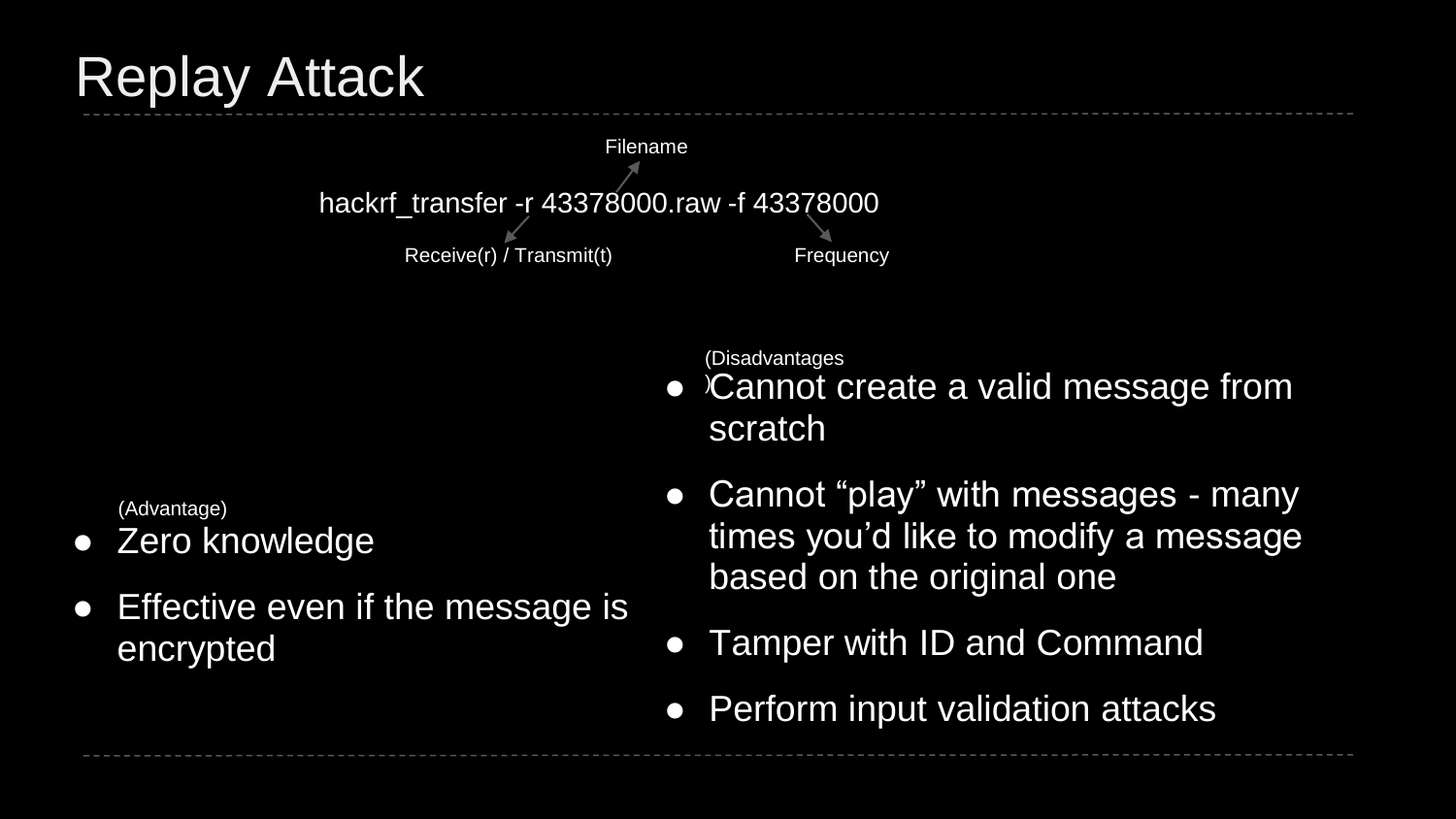### PHY LAYER

- Lowest layer in communication stack
- In wired protocols: voltage, timing, and wiring defining 1s and 0s
- In wireless: patterns of energy being sent over RF medium

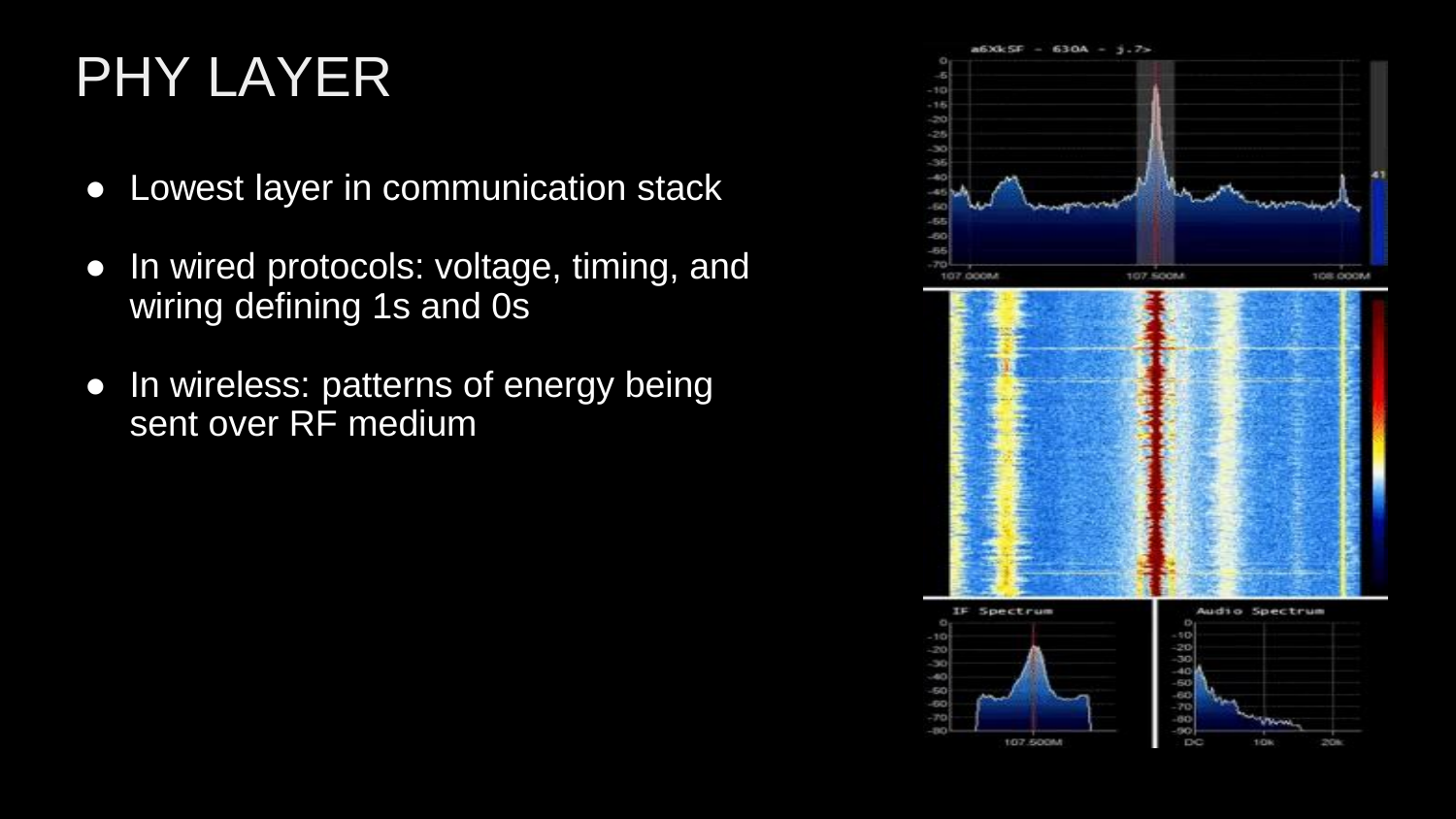## Signal Hunting

- 1. Capture & Record
- 2. Analyze
- 3. Demodulate
- 4. Decode
- 5. Informational Packets

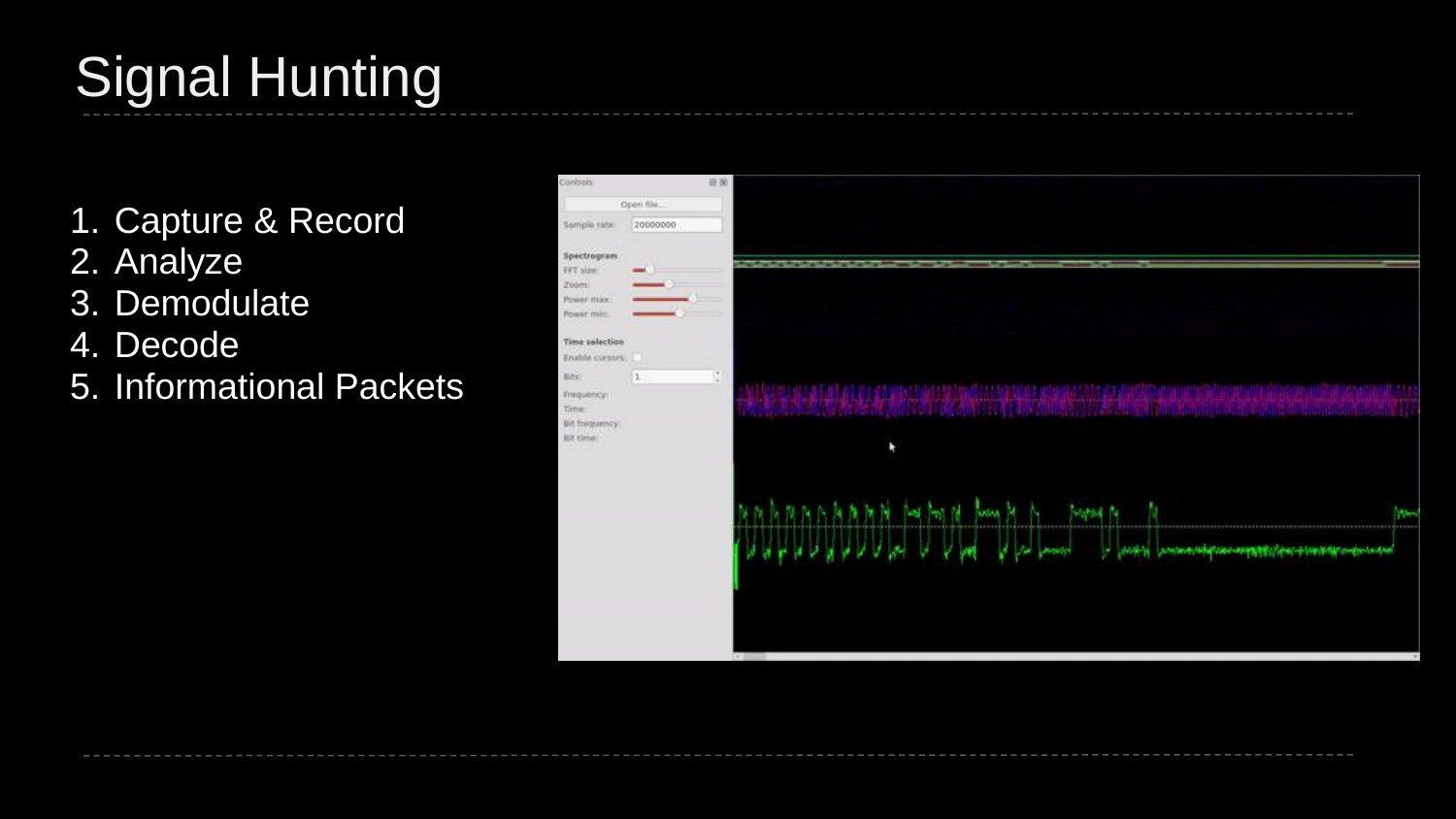Documented Process:-

- 1. Record the signal with the SDR dongle and GQRX
- 2. Demodulate and Decode with Audacity in binary (1s & 0s)
- 3. Convert the Binary to Hex (0x)
- 4. Replay with RFcat libraries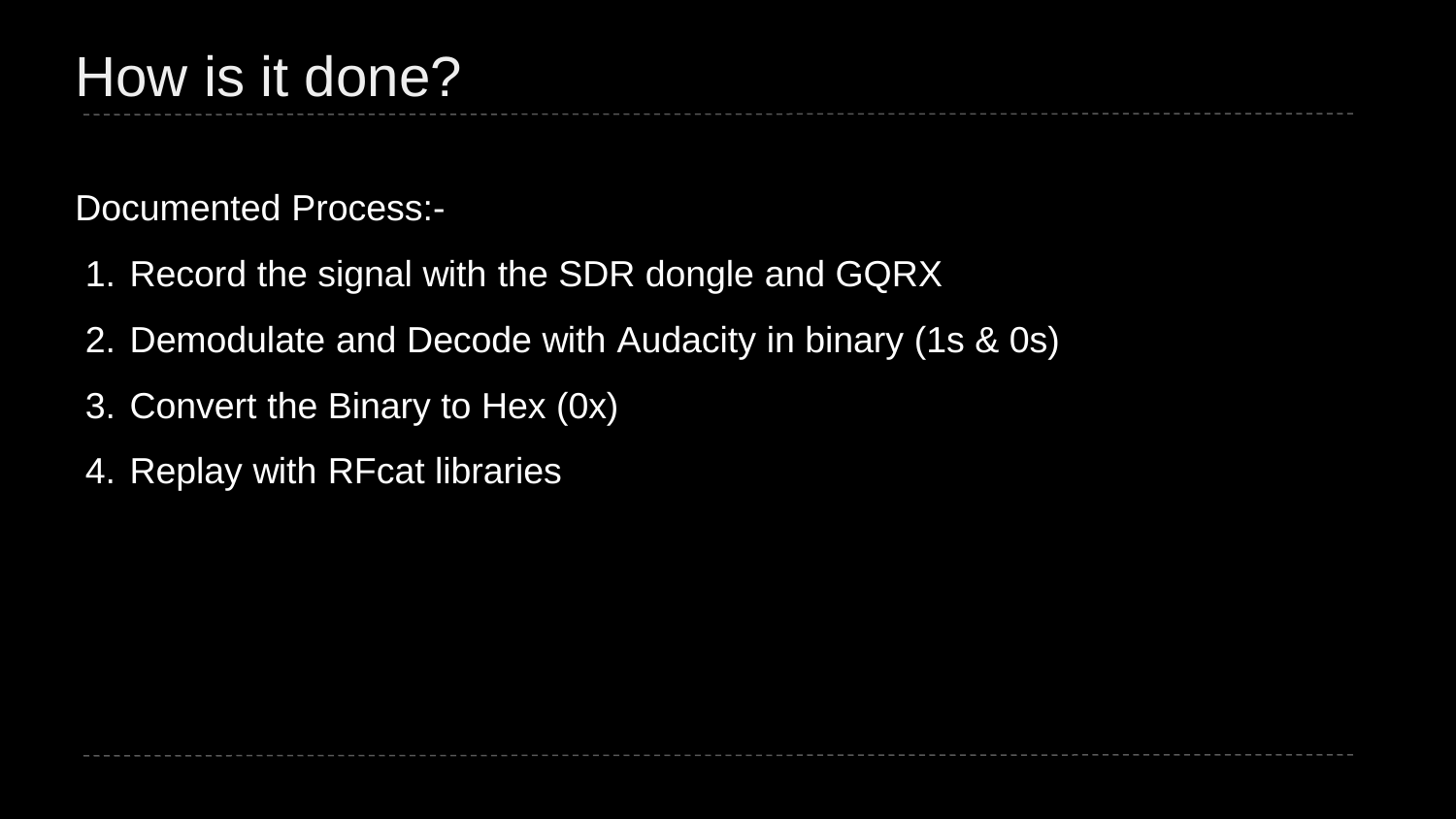#### Types of RF Attacks

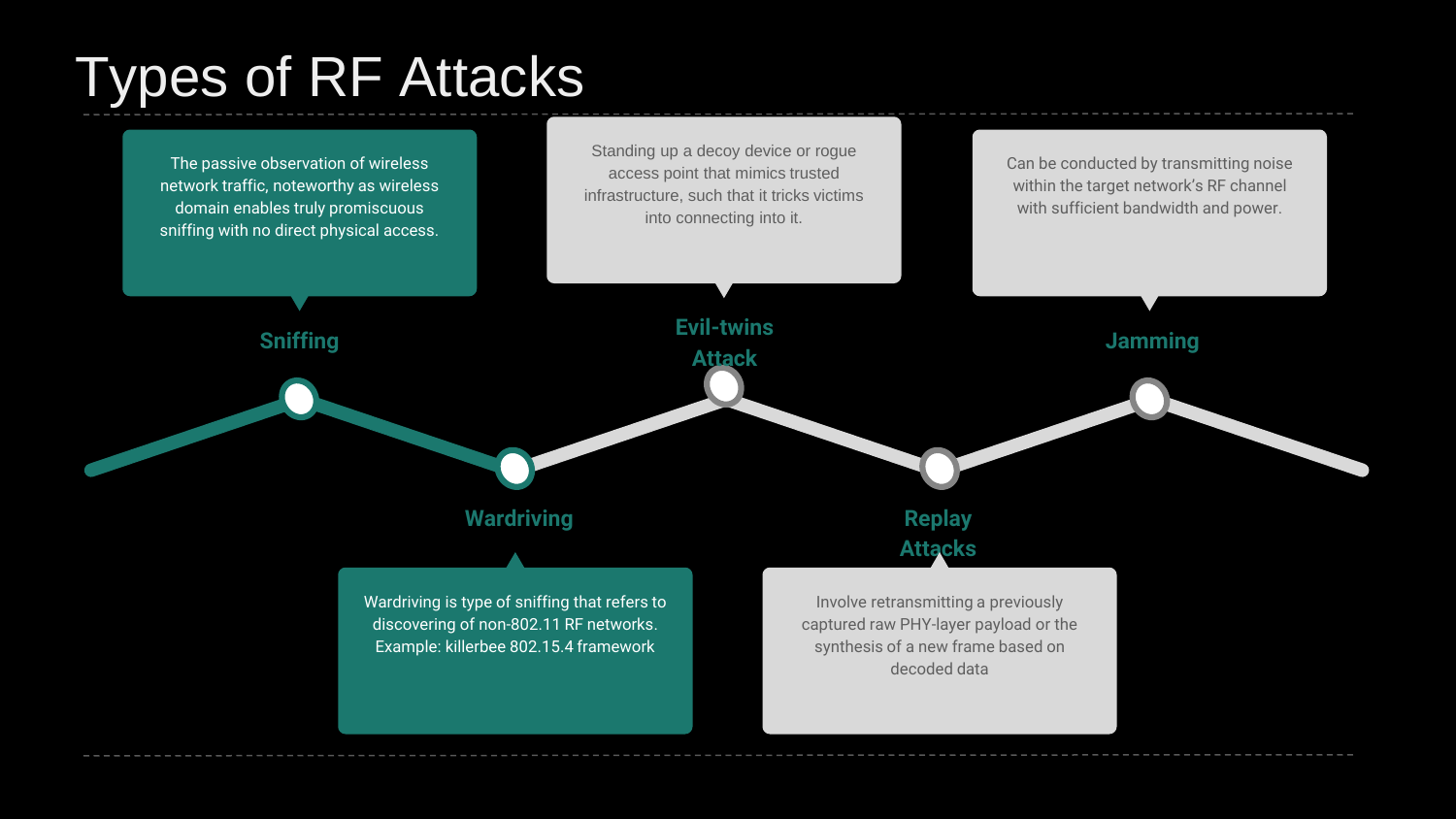#### Internet of Radio Vulnerabilities

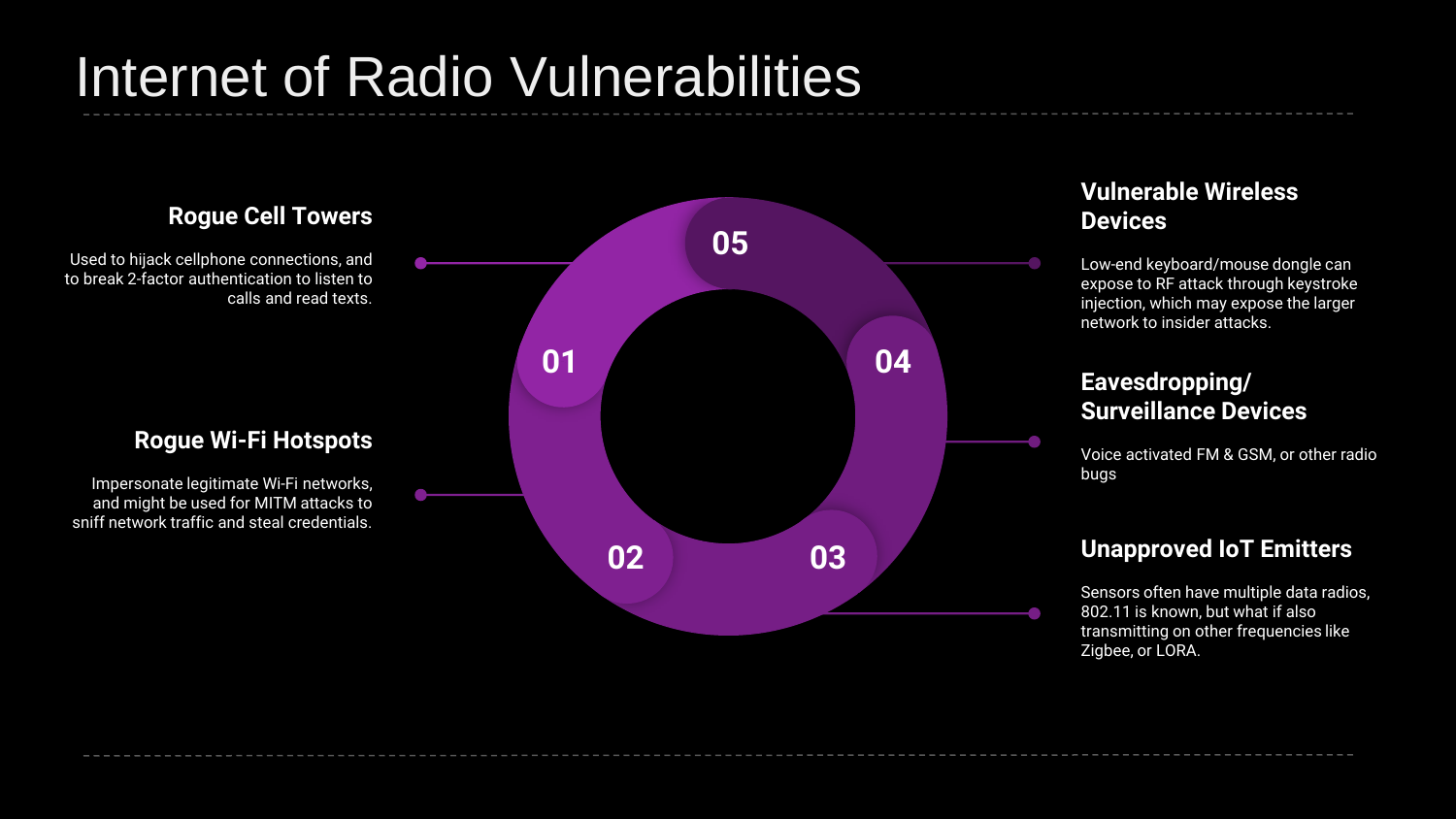#### Privacy, Rules, and Regulations:

#### • Check FCC and ARRL Regulations:

- FCC 97.313 An amateur station must use the minimum transmitter power necessary to carry out the desired communications.
- No station may transmit with a transmitter power exceeding 1.5 kW PEP.

#### • Steps for Compliance for IoT Organisations

- Be aware of the data collected and processed.
- Understand the functionality & implement consent.
- Record everything to meet the requirements of privacy act.
- Be aware of the privacy by design, and default.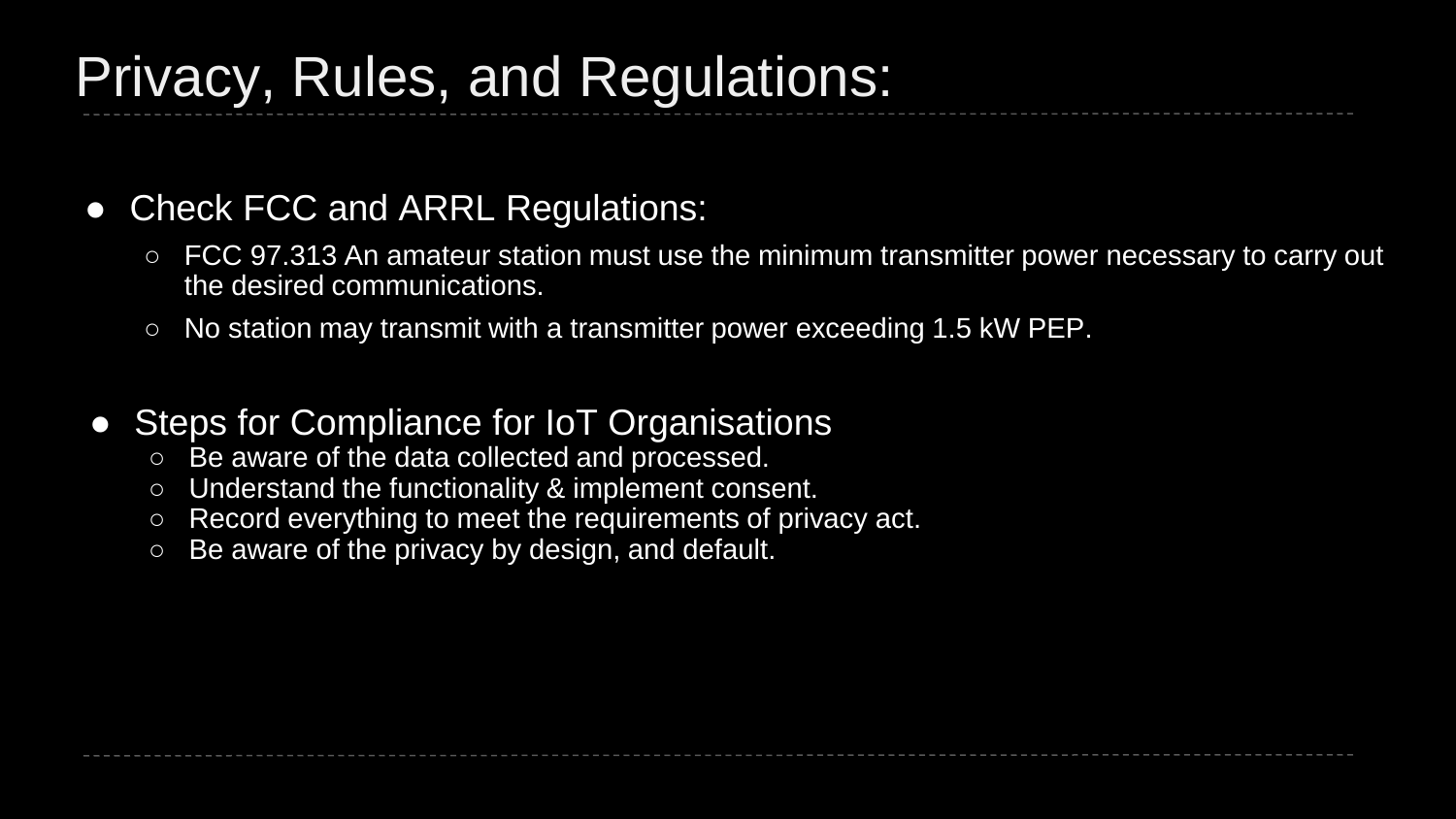#### Walk through of what we covered

- RF security requires you to look beyond the server side and mobile app security
- For simple replay, a good SDR device will just do
- It is advised to analyze the transmissions and reverse engineer them
- "security by obscurity" is often encountered
- $\bullet$  Now let's secure the RF world..  $\odot$